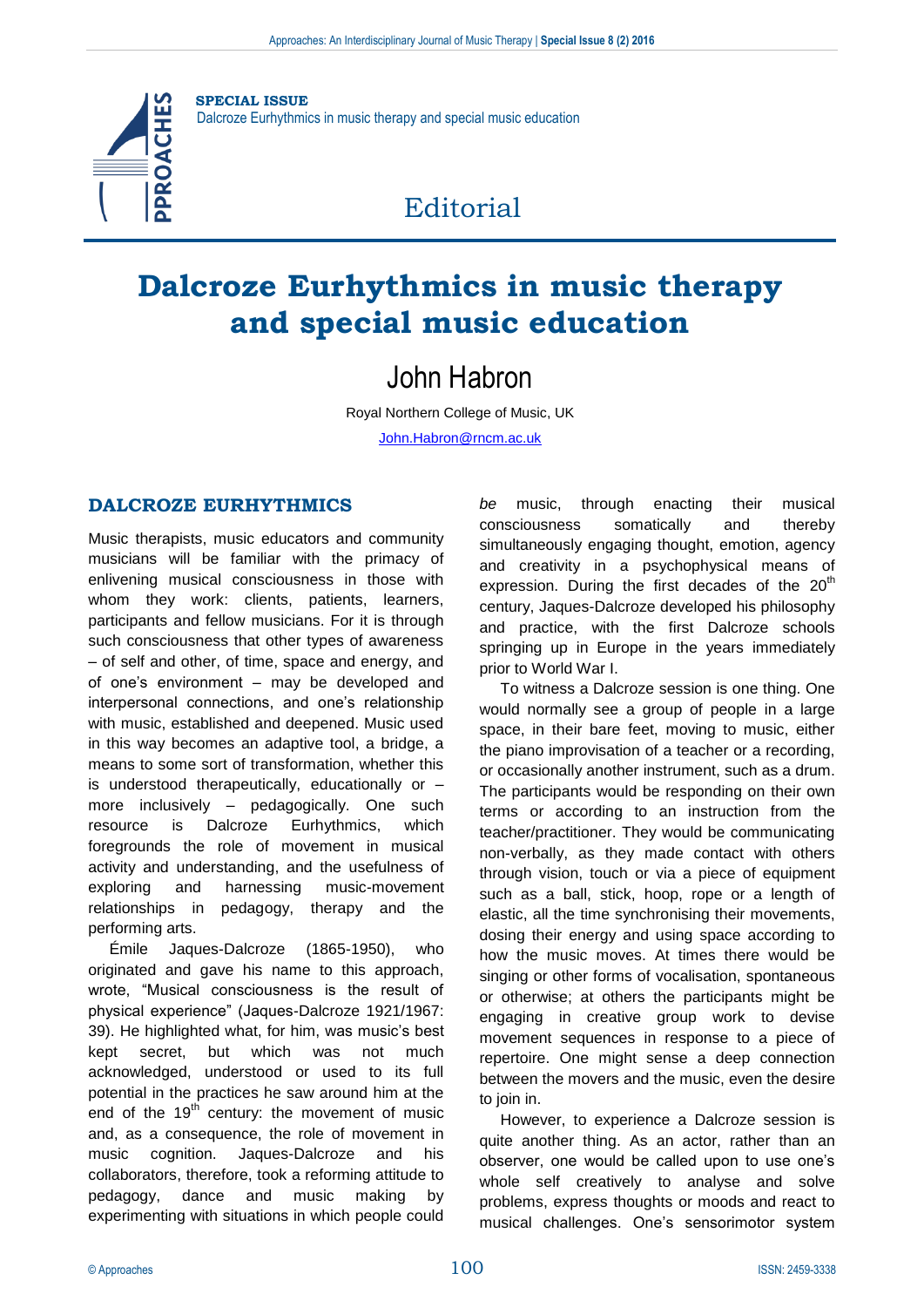would be gradually enlivened through preparatory exercises, bringing vision, hearing, touch and the voice into play, as well as the vestibular system, kinaesthesia, one's spatial awareness and one's own felt sense of self, or 'body schema'. Over time, one would become aware of others in the space, finding ways to share it as participants moved around and engaged with each other. One's movement – focusing on one part of the body or the whole – would be, to some degree, entrained by the music. One's individual, or group, response to the music might focus on one parameter – metre, phrasing, harmony – or be more global.

From these descriptions it might be possible to appreciate the types of learning typical in Dalcroze contexts as well as the multi-faceted, holistic nature of participants' experiences, interweaving the personal with the social, the physical with the mental. It might also be evident that such a way of interacting and responding might have more than purely musical benefits. As Jaques-Dalcroze wrote: "Mind and body, intelligence and instinct, must combine to re-educate and rejuvenate the whole nature" (Jaques-Dalcroze 1930: vii). Indeed, his concern for the whole person led practitioners from the beginning to utilise the method in general education as well as in teaching children with special educational needs; an early example was set by Joan Llongueres, a Catalan Dalcroze teacher, who adapted it for blind children (Jaques-Dalcroze 1930). To other similar teachers, Dalcroze Eurhythmics seemed "a way of working half pedagogical and half therapeutic" (Van Deventer 1981: 28), or was "*always* a therapeutic experience" (Tingey 1973: 60). $1$  Therefore, it may be surprising that it is only now that a special journal issue devoted to this topic should appear. Notwithstanding this, there are some outstanding individual studies that have recently made the case for the place of Dalcroze Eurhythmics in preventative medicine, particularly for older people at risk of falling, and also form a backdrop to this issue (Kressig et al. 2005; Trombetti et al. 2010).

Dalcroze Eurhythmics is a practice with a long history and widespread geographical reach in the 21<sup>st</sup> century. Whilst Jaques-Dalcroze used the word 'method' (Jaques-Dalcroze 1906), Dalcroze Eurhythmics is not 'methodical' in the sense of teachers and students having to move in a set sequence of activities codified in books. Yet in the hands of its exponents, certain fundamental principles and a sense of rigour are maintained which might appear method-like. Another commonly used word is 'approach', which resonates with this journal's name. It is apt in this context as the articles published here describe varied approaches to using the principles of Dalcroze Eurhythmics for different groups with different needs. This adaptability, inherent in the word 'eurhythmia', was understood by Percy Broadbent Ingham, who – along with his wife Ethel Haslam Ingham – founded the London School of Dalcroze Eurhythmics in 1913. Ingham, one of Jaques-Dalcroze's close friends and intermediaries, wrote in his last letter to students: "Try and think of Dalcroze Eurhythmics as being not so much a method as a principle" (Ingham 1930: 3).

However we conceptualise Dalcroze Eurhythmics, it is a fact that the practice has been adapted and reconfigured for various purposes throughout its history, a process that continues today. Jaques-Dalcroze spoke of the five fingers of Eurhythmics: "music, movement, the theatre, arts in education and therapy" (Tingey 1973: 60). This interdisciplinarity results from Eurhythmics' origins in contexts where experiments in holistic pedagogy and the performing arts were deeply interwoven – such as the Geneva Conservatoire and his first, purpose-built school (the Bildungsanstalt Jaques-Dalcroze in Hellerau near Dresden) – and from Jaques-Dalcroze's own interest in psychology and the philosophy of education. In contrast to Carl Orff, who did not imagine his method having a therapeutic application (Voigt 2013), for Jaques-Dalcroze his method "was always more than an education through and into music or a preparation for artistic work. Rather, it had wellbeing at its core" (Habron 2014: 105).

Originally known as 'les pas Jaques' (Jaques' steps), the terms 'Gymnastique Rythmique' (rhythmic gymnastics) and 'la Méthode Jaques-Dalcroze' soon became synonyms and were used in Jaques-Dalcroze's own publications. Early in the method's history, John W. Harvey – concerned that the method should catch on in Britain – coined 'Eurhythmics' as a term better suited to a more holistic practice than that suggested by 'rhythmic gymnastics' (Ingham 1914). Later Professor of Philosophy at the University of Leeds and one of Jaques-Dalcroze's erstwhile English supporters, Harvey stated that the 'Eurhythmics of Jaques-Dalcroze' was "not a mere refinement of dancing, nor an improved method of music education, but a principle that must have effect upon every part of life" (Harvey et al. 1912: 5). This wider vision of Eurhythmics was reflected some years later by Jaques-Dalcroze with regard to the aptitudes required in the practitioner: "A true teacher should

 $\overline{a}$ 

<sup>&</sup>lt;sup>1</sup> Italics in original.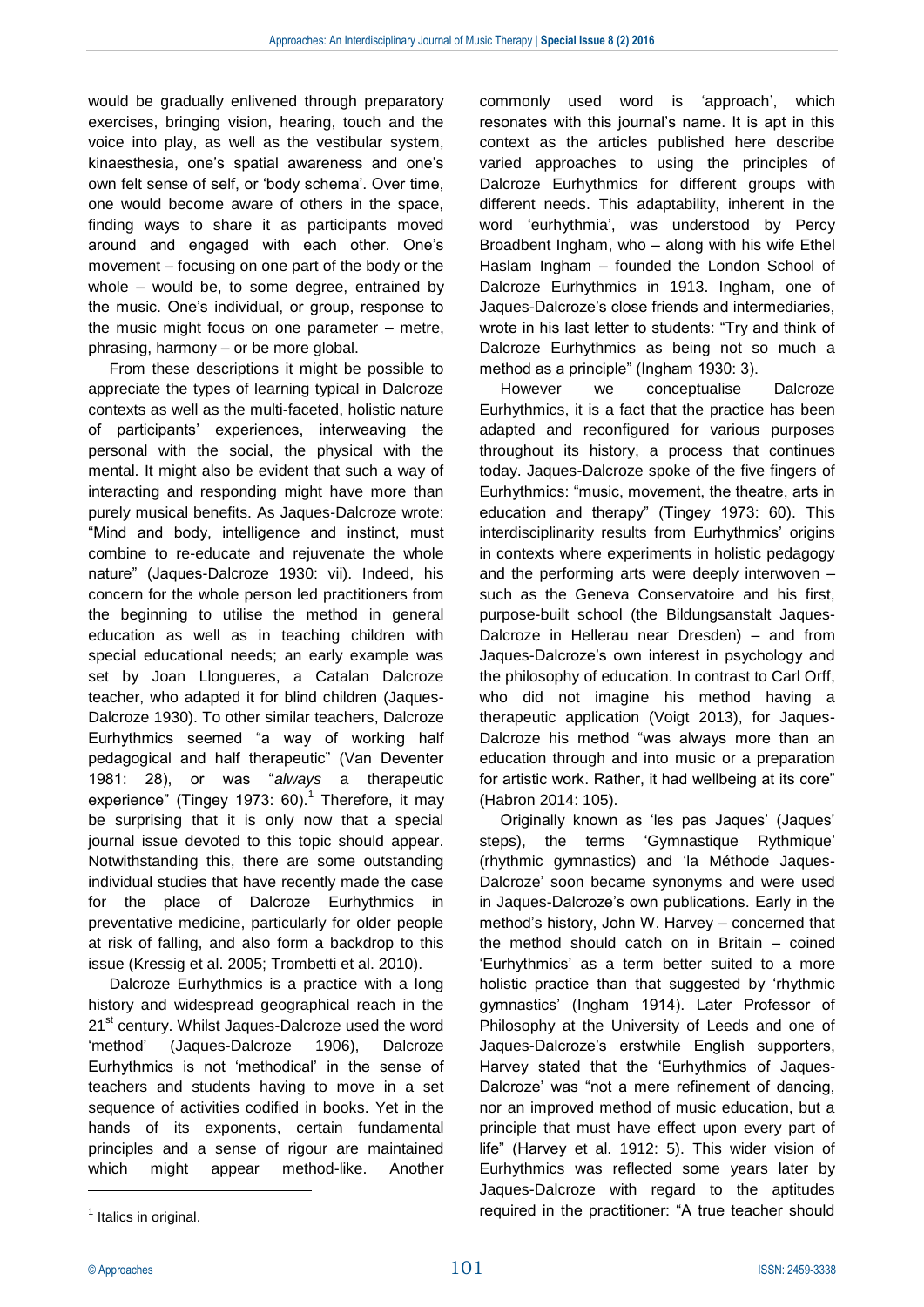be both psychologist, a physiologist, and artist" (Jaques-Dalcroze 1930: 59), a description that will resonate with many readers, and which emphasises the multifaceted nature of both pedagogy and therapy as well as the points at which they interweave.

### **THE RESEARCH**

Jaques-Dalcroze's concern for the development of the whole person permeates his writings, as articulated by Ana Navarro Wagner in this special issue, who argues that whilst his occupation was music, "his *preoccupation* was the human being". That is, although Jaques-Dalcroze's experiments in pedagogy began with solving problems such as expressivity, time keeping and how students used their bodies whilst performing, his thought and practice evolved to encompass a much broader understanding of music's role in human and social development. In this way, and through his own empirical approach to teaching and learning, he anticipated by generations some influential theories in ethnomusicology, music psychology, music therapy and music education such as the theory of musicking (Small 1998) and the concept of 'communicative musicality' (Malloch & Trevarthen 2009). Dalcroze Eurhythmics has recently been theorised with regard to these notions (Habron 2014) and Navarro Wagner's article develops this line of thought in relation to the wellbeing of children and young people in Dalcroze contexts.

A different foreshadowing is explored with regard to Neurologic Music Therapy by Eckart Altenmüller and Daniel Scholz, who outline the ways in which Jaques-Dalcroze's discoveries about sensorimotor integration prefigure contemporary theories in neuroscience and current practice in neurorehabilitation using music and movement. In many ways, the neurological foundations of Eurhythmics have been hidden in plain sight, as it were, for many years and yet we know that Jaques-Dalcroze carried on extensive correspondence with doctors and psychologists, such as Édouard Claparède, and was influenced by them in his use of medical terminology and his understanding of the body-mind.<sup>2</sup> It has taken 110 years to pick up where Claparède, in 1906, left off when he wrote to Jaques-Dalcroze:

"you have arrived, albeit by routes entirely different from those of physiological psychology, at the same conception of the psychological importance of movement as a support for intellectual and affective phenomena" (Bachmann 1991: 17).

Sanna Kivijärvi, Katja Sutela and Riikka Ahokas provide a conceptual study of the role of embodiment in music and movement-based education for children and young people with physical or intellectual disabilities. In so doing, they use Dalcroze Eurhythmics as an example of practice. This opens out a philosophical area of debate that is new to Dalcroze Studies and ripe for further investigation, in particular notions of value around the 'disabled body' and how we understand the nature of embodied cognition for those with disabilities.

The other studies in this volume are all empirical, relying on qualitative and/or quantitative data. Space does not permit detailed introductions and the articles will speak for themselves. What is noteworthy is the continual re-adaptation of Eurhythmics with groups from across the lifespan and in a range of settings: educational, medical and in the community. These research articles give details about the activities designed for the groups in question and provide either robust evidence for the use of Dalcroze Eurhythmics in music therapy and special music education, or the grounds on which to build further studies.

### **THE VOICES OF EXPERIENCE**

Besides research articles, this special issue includes two annotated interviews with senior Rhythmics practitioners: Marie-Laure Bachmann and Eleonore Witoszynskyj. Both worked in the field of special music education and were apprenticed to important figures in the history of music therapy: Claire-Lise Dutoit and Mimi Scheiblauer respectively. Bachmann and Witoszynskyj also undertook other studies besides their Rhythmics trainings, demonstrating how their practical wisdom has developed alongside a commitment to lifelong learning. Together they embody the different traditions of Eurhythmics / Rhythmics training that emerged from Jaques-Dalcroze and Hellerau, and that were unintentionally spurred on by the 'Dalcroze diaspora' occasioned by World War I and the closure of the Bildungsanstalt Jaques-Dalcroze. Broadly speaking, one of these traditions became Dalcroze Eurhythmics (Bachmann) and the other, in German-speaking countries, became Rhythmik

 2 The letters between Jaques-Dalcroze and Claparède are in the Bibliotheque de Genève and would repay editing and detailed study to illuminate this historical thread within Dalcroze Studies.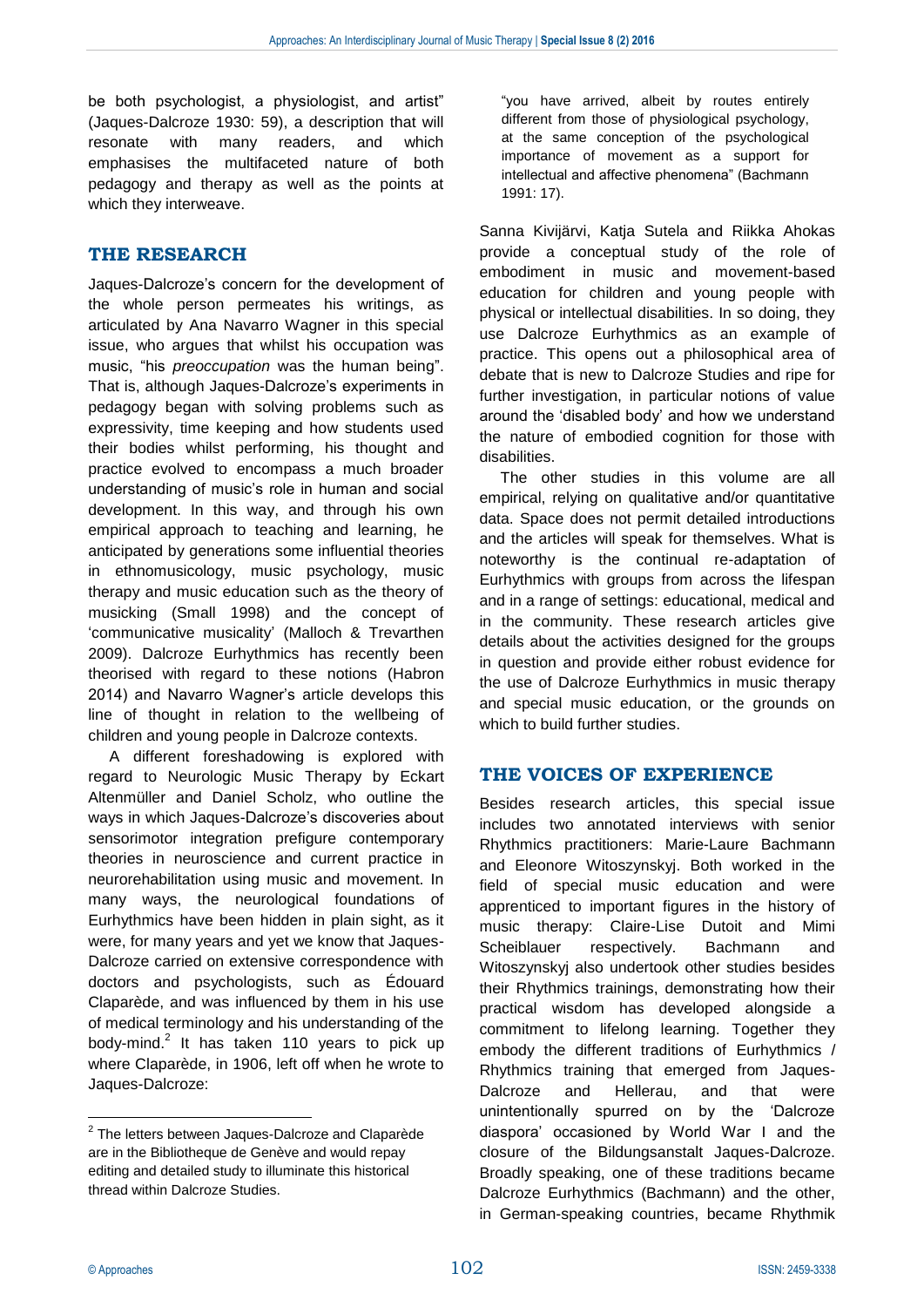(Witoszynskyj).<sup>3</sup> Both women share their perspectives on these lineages, including colourful and detailed recollections of their teachers and mentors.

There were times during these interviews when words clearly did not suffice and Bachmann and Witoszynskyj took to the floor to move, or sing, or otherwise *show* what they meant. These moments are mentioned in the transcripts and serve as reminders that, no matter how much material is written in the pursuit of knowledge, the know-how of educators and therapists is largely carried within and passed on (or not) via a pedagogical process. Bachmann and Witoszynskyj are, like all of us, living archives, housing precious storehouses of memory, both of fact and action, which can be accessed in oral histories like these. Kessler-Kakoulidis's book on Amélie Hoellering (1920- 1995), reviewed here by Ludger Kowal-Summek, is another welcome addition to constructing the history of Dalcroze-inspired therapy work. Taken together, all these stories point to a parallel history of music therapy, which is only beginning to be explored, alongside that of more well-known figures such as Altshuler, Alvin, Gaston, Nordoff, Priestley and Robbins.

### **DALCROZE STUDIES AND OPEN ACCESS**

The rapidly expanding field of Dalcroze Studies is transdisciplinary, as evidenced by the wide crosssection of scholars, teachers, artists and other practitioners who present and perform at the International Conference of Dalcroze Studies (www.dalcroze-studies.com), now in its third iteration.<sup>4</sup> This special issue is part of that growth and, in a similar way, emerges from a wide spectrum of activity around the globe and from all levels of professional expertise: from doctoral students to eminent neuroscientists, from those implementing Dalcroze principles as students to highly experienced practitioners. Such widespread work, undertaken by such a variety of practitionerresearchers, is a sign of health for Dalcroze Studies and for Dalcroze Eurhythmics as a living practice. This special issue also highlights the power of collaboration between practitioners and specialists in other domains, with some studies providing insights that could only emerge from interdisciplinary investigation.

Finally, the fact that this is an online, open access journal is worth noting and celebrating. Many Dalcroze, or Rhythmics, practitioners are not affiliated to academic institutions with access to peer-reviewed journal articles via passwordprotected databases. In this sense, *Approaches* is a gift. We offer this special issue in the same spirit, hoping that it will be useful, enlightening, and a source of inspiration not only for Dalcroze practitioners and scholars but also for music therapists, community musicians and music teachers who are exploring the endless resources of the music-movement nexus in their bid to facilitate positive change in individuals' lives, their local communities and wider society.

#### **ACKNOWLEDGEMENTS**

My thanks to Dr Selma Landen Odom (Professor Emerita, York University, Toronto) and Dr Liesl Van der Merwe (Associate Professor, North-West University, Potchefstroom) for reading and commenting on an earlier draft of this editorial.

#### **REFERENCES**

- Bachmann, M-L. (1991). *Dalcroze Today*. Oxford: Oxford University Press.
- Habron, J. (2014). 'Through music and into music' through music and into wellbeing: Dalcroze Eurhythmics as music therapy. *TD: The Journal for Transdisciplinary Research in Southern Africa, Special Edition 10*(2), 90-110.
- Harvey, J. W. et al. (1912). *The Eurhythmics of Jaques-Dalcroze*. London: Constable.
- Ingham, P.B. (1914). 'The Word 'Eurhythmics''. *The School Music Review (March 1 1914), 22*(262), 215.
- Ingham, P.B. (1930). Mr Ingham's last letter. *Journal of the Dalcroze Society*, *November 1930*, 3.
- Jaques-Dalcroze, E. (1906). *Gymnastique rythmique* (Rhythmic gymnastics), Vol. 1 of *Méthode Jaques-Dalcroze: pour le développement de l'instinct rythmique, du sens auditif et du sentiment tonal* [Jaques-Dalcroze Method: For the Development of the Rhythmic Instinct, Auditory Sense and Tonal Feeling]. Neuchâtel: Sandoz, Jobin.
- Jaques-Dalcroze, E. (1921/1967). *Rhythm, Music and Education* (Revised edition, translated by H. Rubinstein). London: The Dalcroze Society Inc.
- Jaques-Dalcroze, E. (1930). *Eurhythmics, Art and Education*, (Edited by C. Cox, translated by F. Rothwell). London: Chatto & Windus.
- Kressig, R. W., Allali, G., & Beauchet, O. (2005). Long-term practice of Jaques-Dalcroze Eurhythmics prevents age-

 $\overline{a}$ 

<sup>&</sup>lt;sup>3</sup> 'Rhythmik' (translated here as 'Rhythmics') is also known as 'Musik und Bewegungspädagogik' or 'Rhythmisch-musikalische Erziehung'. Readers will come across different usages in this special issue.

 $4$  For a report of the  $2<sup>nd</sup>$  International Conference of Dalcroze Studies, see Conlan (this special issue) and for information about the  $3<sup>rd</sup>$  International Conference of Dalcroze Studies (Quebec City, 2017), see page 111.